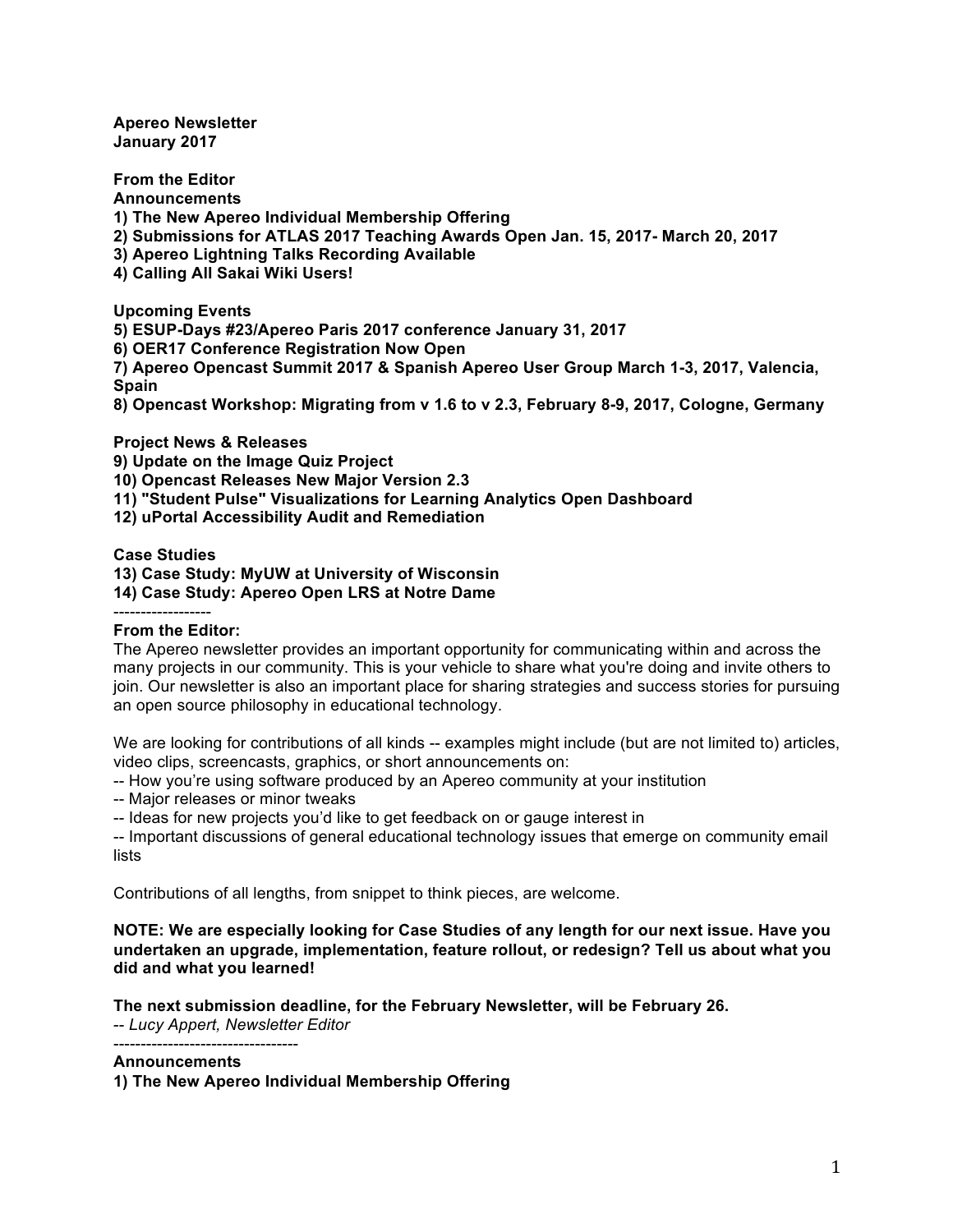For almost a decade and a half, the Apereo Foundation and its predecessors have been at the forefront of creating and sustaining software in the service of higher education.

We've accomplished that by creating innovative and functional open source software collaboratively – made by education, for education. And we've had the help of many, many, talented and committed individuals in that work.

Apereo and its predecessors have always sought to recognize that talent and commitment through a series of programs. These programs – such as the fellows program and teaching innovation awards – have both celebrated commitment and success, and helped take those successes to the next level by providing small amounts of funding to facilitate networking good practice and further development.

As the Apereo family of software and related communities grows larger, we'd like to support and extend those recognition programs with a new membership category – individual membership. This doesn't mean that Apereo is changing its primary focus on supporting higher education institutions and serving the academic mission, but it does mean we're finding new ways to involve, enlarge, and engage our community in doing just that.

By making a small (deductible) contribution that will be dedicated to our support programs, individual members can help make a difference. In return, we'll help you stay in touch by providing discounted access to Open Apereo, our main annual conference, and give you a say in how Apereo is run by voting for a reserved individual member board seat.

Apereo's work has touched countless learners and faculty worldwide, helping to both extend access to learning opportunities, and to enrich them. Help us sustain and extend that by becoming an individual member of the Apereo Foundation today. if you have a friend or colleague who might not have seen this message, please pass it on.

https://www.apereo.org/friends *-- Ian Dolphin, Executive Director*

----------------------------------

#### **2) Submissions for ATLAS 2017 Teaching Awards Open Jan. 15, 2017- March 20, 2017**

The Apereo Teaching and Learning community is seeking submissions for the annual Apereo Teaching and Learning Awards (formerly TWSIA) competition. The award recognizes innovation and excellence in the use of digital technologies to enhance teaching, academic collaboration, and student engagement and learning.

This year, the award applicant selection process opens on January 15, 2017 and closes on March 20, 2017. During this time period, applications will be accepted at the ATLAS page in Apereo.org (https://www.apereo.org/communities/atlas ). Additional information on the award (mission statement, a definition of innovation, criteria, rubrics, and previous winners) will be also available on the site.

The Awards Committee welcomes a broader audience in the Apereo open source education community. We invite submissions that demonstrate innovative teaching and learning using not only Sakai, OAE, and Karuta, but also Xerte and Opencast. Based on merit, we hope to select up to six winners across the award categories.

Click below to have a glanc at the ATLAS rubrics:

- Course/Project rubric: http://bit.ly/ATLASCourseProjectApp17
- Portfolio rubric: http://bit.ly/ATLASPortfolioApp17

**Winners will be announced in early April 2017 and recognized at the Open Apereo Conference on June 4-8, 2017, in Philadelphia, PA, US.**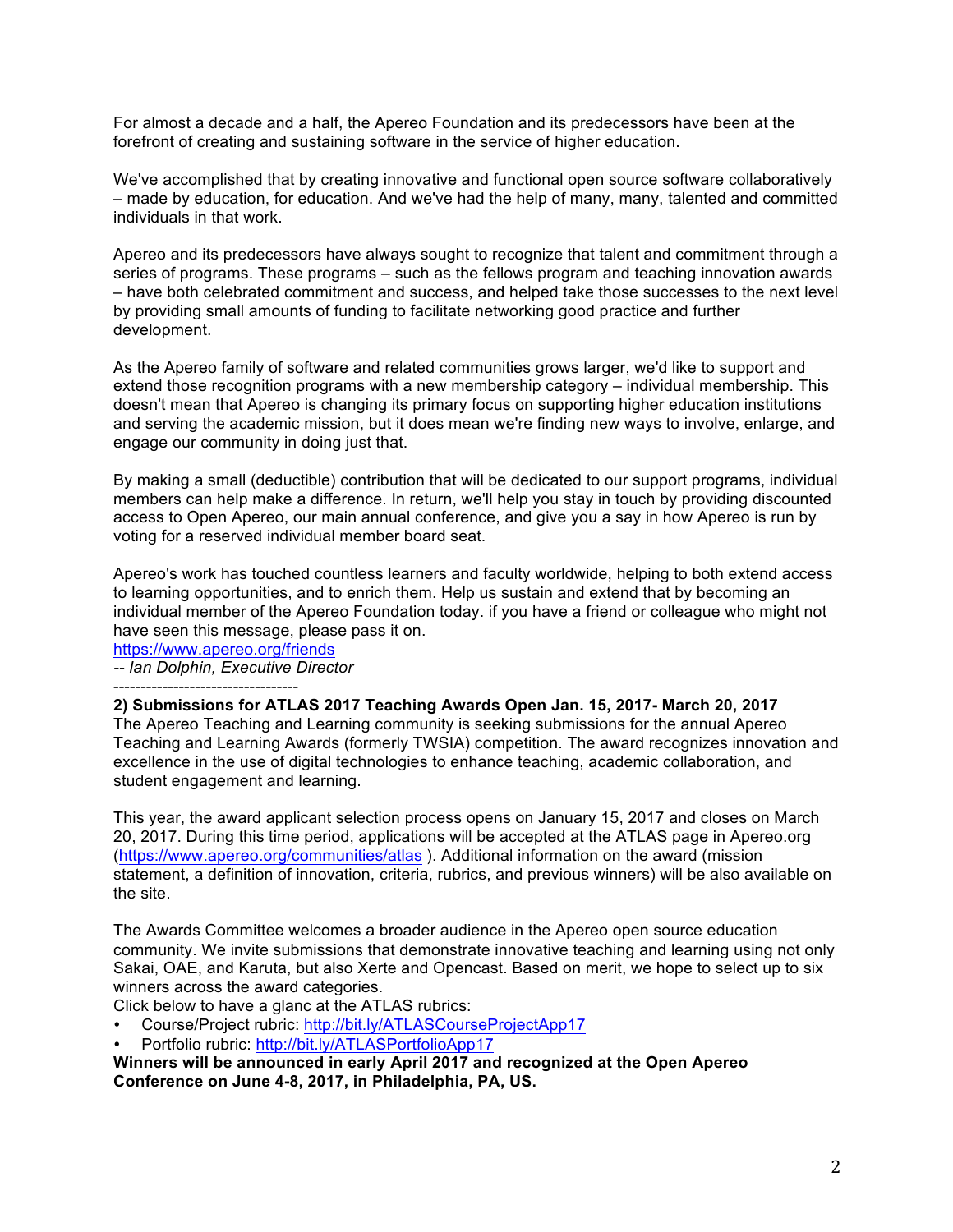For further inquires, please email Luisa Li (luisa.li@apereo.org) or Cheryl Brown ( cheryl.brown@uct.ac.za)

----------------------------------

# **3) Apereo Lightning Talks Recording Available**

The Apereo Lightning Talks recording is available now at https://youtu.be/eEKZZTt6QAs .

There are six five-minute talks on a variety of Apereo topics including:

- The Apereo Image Quiz project
- Sakai enhancement Posting Assignments based on Course start date
- Documentation suggestion using Github Pages for project websites
- Sakai enhancement making Sakai's skin easier to configure and use
- Sakai enhancement next steps for Lessons
- Sakai login new technology to log in on mobile device without username and password

The Apereo Lightning talks are sponsored by the Apereo FARM group - http://farm.apereo.org *-- Neal Caidin*

#### ---------------------------------- **4) Calling All Sakai Wiki Tool Users!**

UX design students Anarag Goyal and Lesha Patel from IUPUI would like to interview a few of our Sakai community members about the use of the Wiki tool as part of their capstone project, which involves creating a plan to modernize or replace the current Sakai Wiki tool. Ideally, they would like to recruit three or four faculty as well as a couple of students to interview about usability, expectations, and desired features for the Wiki.

If you use or have an interest in the Sakai Wiki and are willing to do a brief interview within the next week or two, please contact Wilma Hodges at wilma@longsight.com.

*-- Wilma Hodges* ----------------------------------

# **Upcoming Events**

## **5) ESUP-Days #23/Apereo Paris 2017 Conference January 31, 2017**

The ESUP-Portail Consortium (https://www.esup-portail.org/ ) and the Apereo Foundation are pleased to invite you to the fourth edition of the ESUP-Days/Apereo Paris event. This joint conference will take place at the Université Paris Descartes (Paris, FRANCE) on January 31, 2017 (https://www.esup-portail.org/conference/index-EN.html#accommodations ).

Admission for the event is entirely free. Please note that only registered participants will be able to access the conference room, so don't forget to register online beforehand: https://www.esupportail.org/registration/index.jsp .

Be sure to check out the full program (available at: https://www.esup-portail.org/conference/index-EN.html#program ) to discover what's in store for you. As you can see, the agenda is quite intense with sessions covering a lot of topics and projects, including uPortal, CAS, OAE, Karuta, Learning Analytics, etc.

Amongst the special guests will be Jim Helwig (Chair of the uPortal Steering Committee), Misagh Moayyed (CAS project chairman), Jacques Raynauld (Director of the Department of Applied Economics at HEC Montréal), etc.

Visit our website for more information on the conference (location, accommodations, etc.): https://www.esup-portail.org/conference/index-EN.html

We hope to see you soon in the City of Lights! ESUP-Days #23/Apereo Paris 2017 | January 31, 2017 | Paris (France)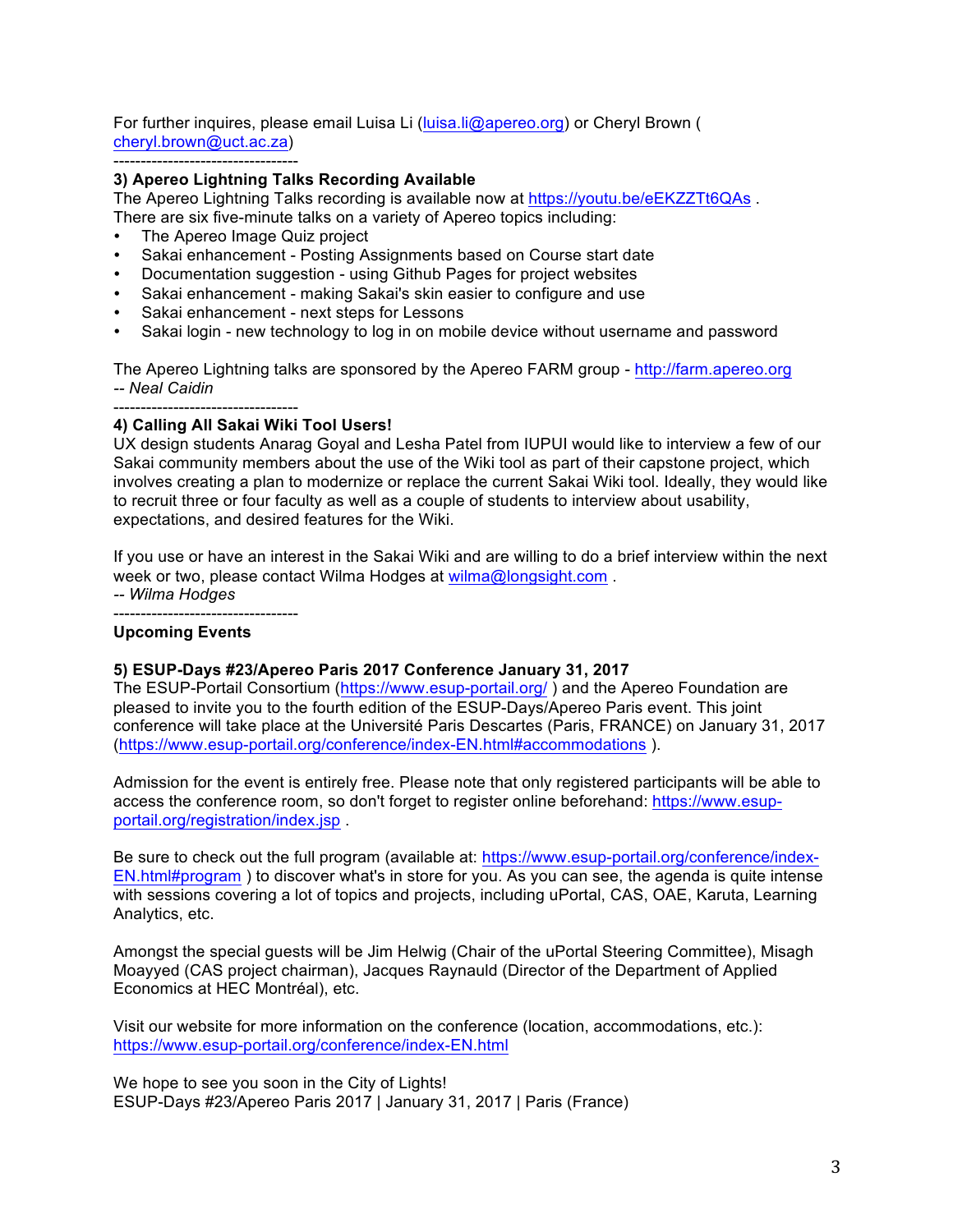## @ApereoOrg | @EsupPortail

----------------------------------

## **6) OER17 Conference Registration Now Open**

Attending OER17 presents a valuable opportunity for anyone with an interest in open educational practice, expert or novice, to share, learn, and debate 'The Politics of Open' and consider what needs to be done to overcome barriers and move open education forwards. The programme will consist of two action-packed days with a choice of strands and sessions as well as keynotes from Maha Bali, Lucy Crompton-Reid, and Diana Arce.

Our early bird rate is available until 31 January. More information: http://go.alt.ac.uk/2iMluC1 To register: http://go.alt.ac.uk/2hVc5DO ----------------------------------

#### **7) Apereo Opencast Summit 2017 & Spanish Apereo User Group March 1-3, 2017, Valencia, Spain**

The annual Opencast meeting will happen March 1-3, 2017 in Valencia, Spain. This event will showcase Opencast institutions and new developments and will hold meetings for the current and next releases of Opencast. We will hold also workshops for newbies and developers.

This year the summit will help together with the Spanish Sakai user group (S2U) meeting, and we will have a joint day of sessions on 1st of March.

If you are thinking on an open source lecture capture system for your institution, this is the place to be

More information in http://opencast2017.blogs.upv.es/(agenda coming soon) *-- Carlos Turro* ----------------------------------

**8) Opencast Workshop: Migrating from v 1.6 to v 2.3, February 8-9, 2017, Cologne, Germany** On February 8-9 there will be an Opencast workshop in Cologne, Germany, with the focus on users who are planning to migrate from Opencast 1.6 to Opencast 2.3. Part one highlights what has changed in the administration of the system: what has been improved and what has been changed. The second part tries to show solutions for the migration of the videos to the recent version. People interested in the workshop can register until the end of January for the workshop, by writing to rrolf@uni-osnabrueck.de. The participation is free, but seats are limited.

The timing of this workshop was mainly influenced by institutions planning to migrate over the summer of 2017. For others and for those of you who cannot make it to Cologne: we will offer a condensed version of this workshop at the Valencia Opencast Summit, March 1-3rd, 2017 (http://opencast2017.blogs.upv.es/ ). If you have specific additional issues you would like to see covered, please contact us as soon as possible.

We hope that this workshop will not distract you from coming to the Valencia conference. If you can only make it to one of the events, the official summit would be our recommendation, as you will get a much broader overview of what is going on in the Opencast community.

#### Workshop Program:

## **Day 1 - Administration - Start 10:00am**

- "Guided Tour" through the Opencast Admin UI
- Basics: Events, Series, Themes, Comments, Dashboard, Search Box, Filters, etc.
- Video editing
- Differences to Opencast 1.x
- Substitution of the Opencast 1.x Hold State.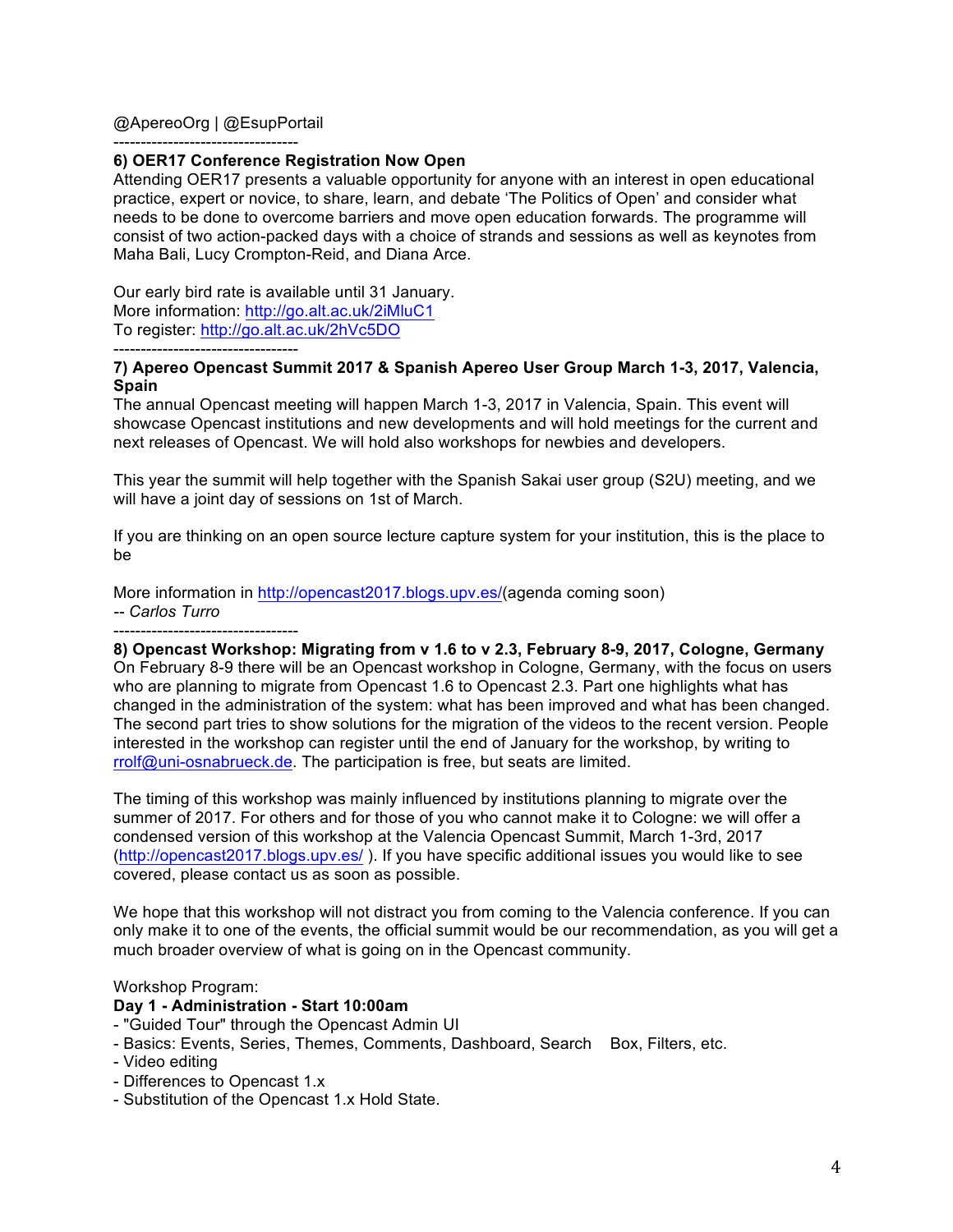- Typical installation problems (i.e. ActiveMQ)
- Configuration
- Improve the video encoding settings
- Create your own workflows
- External API: new ways to connect your LMS Opencast Player and alternatives

# **Day 2 - Migration - End 2:00 pm**

- Archiving and backup of recordings
- Migration strategies
- Parallel Installation
- "Full"-migration with database upgrade
- Migration script
- Typical problems encountered in the migration
- Q&A on migration

We intend to have each day separated on one of the subjects, but as Day 1 has a very full agenda, we might need to shift some topics to Day 2.

*-- Rudiger Rolf*

----------------------------------

# **Project News & Releases**

## **9) Update on the Image Quiz Project**

The *Image Quiz Project* was introduced last year with the aim of increasing comprehension of complex subjects through visual learning. The project is seeking collaborators and encourages use of the software. No programming experience is needed to use the software.

Our greatest development need is for a C++ programmer who will help us release the C++ code on GitHub.

There are several new videos that introduce the software, and explain how to customize it by adding your own images:

- Four-minute introduction to the Image Quiz Project: https://youtu.be/lfoeldV-\_94
- One-hour introduction, with instructions on adding your own images: https://youtu.be/qMq0n8q8B8Q
- Lecture notes summarizing the longer video (you can jump to the sections that interest you): https://drive.google.com/file/d/0B2rS3XbKQ2pmclk5cXUwVmpRcWc/view
- A video user manual on the JAVA version of the software:

https://www.youtube.com/channel/UCE7Sxwwrb7OBgU4uhii8xSw

## Download the PC/JAVA software here:

https://github.com/Jasig/ImageQuiz/releases/download/vl-pi-1\_2/VL-PI.1.2.zip [ github. com/Jasig/ImageQuiz/releases/download/vl-pi-1\_2/VL-PI. 1. 2. zip ] Download the Mac/JAVA software here: https://github.com/Jasig/ImageQuiz/releases/download/vl-pi-1\_2/VL-PI\_1.2.tar.gz

GitHub source code releases of the JAVA software: https://github.com/Jasig/ImageQuiz/releases

Contact Bruce Kirchoff (bruce.kirchoff@apereo.org) if you would like the C++ executables, or to join the team. The C++ software is the easiest to use outside of biology. The videos linked above explain how to add images to this software. No programming experience is needed to add images or use the software.

*-- Bruce Kirchoff*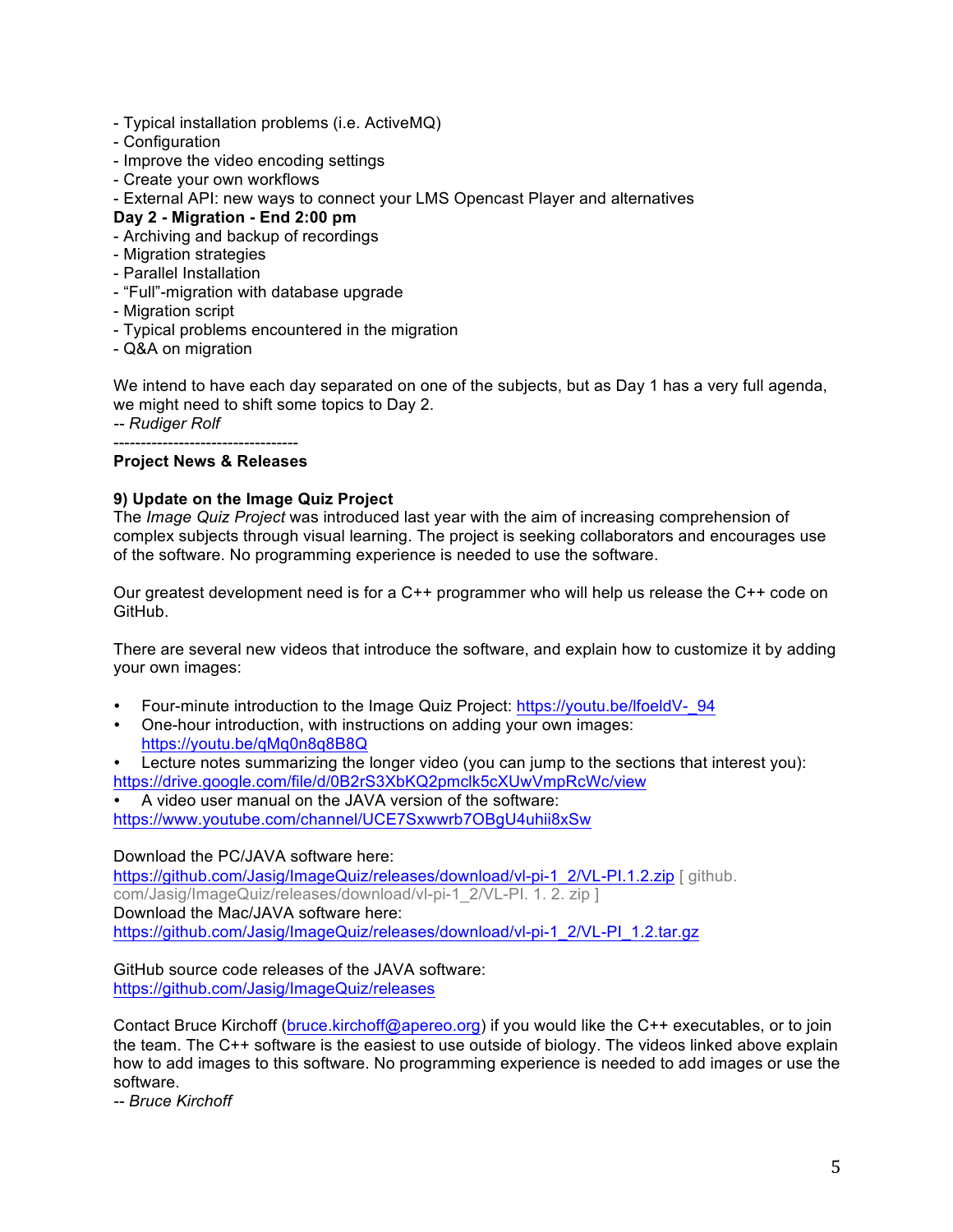#### ----------------------------------

# **10) Opencast Releases New Major Version 2.3**

The new major version, Opencast 2.3, has been released as scheduled before Christmas in December 2016. It introduces new features like the external application API as well as lots of bug fixes.

The maintenance release 2.2.4 has been released as well, fixing a security issue in Opencast 2.2.3. *--Lars Kiesow*

---------------------------------- **11) "Student Pulse" Visualizations for Learning Analytics Open Dashboard**

Unicon is developing several new visualizations using the OpenDashboard framework. The visualizations are called "Student Pulse" and are meant to show the level of activity of students in a course. This feature gives instructors a visualization of whether and how students are participating over time.

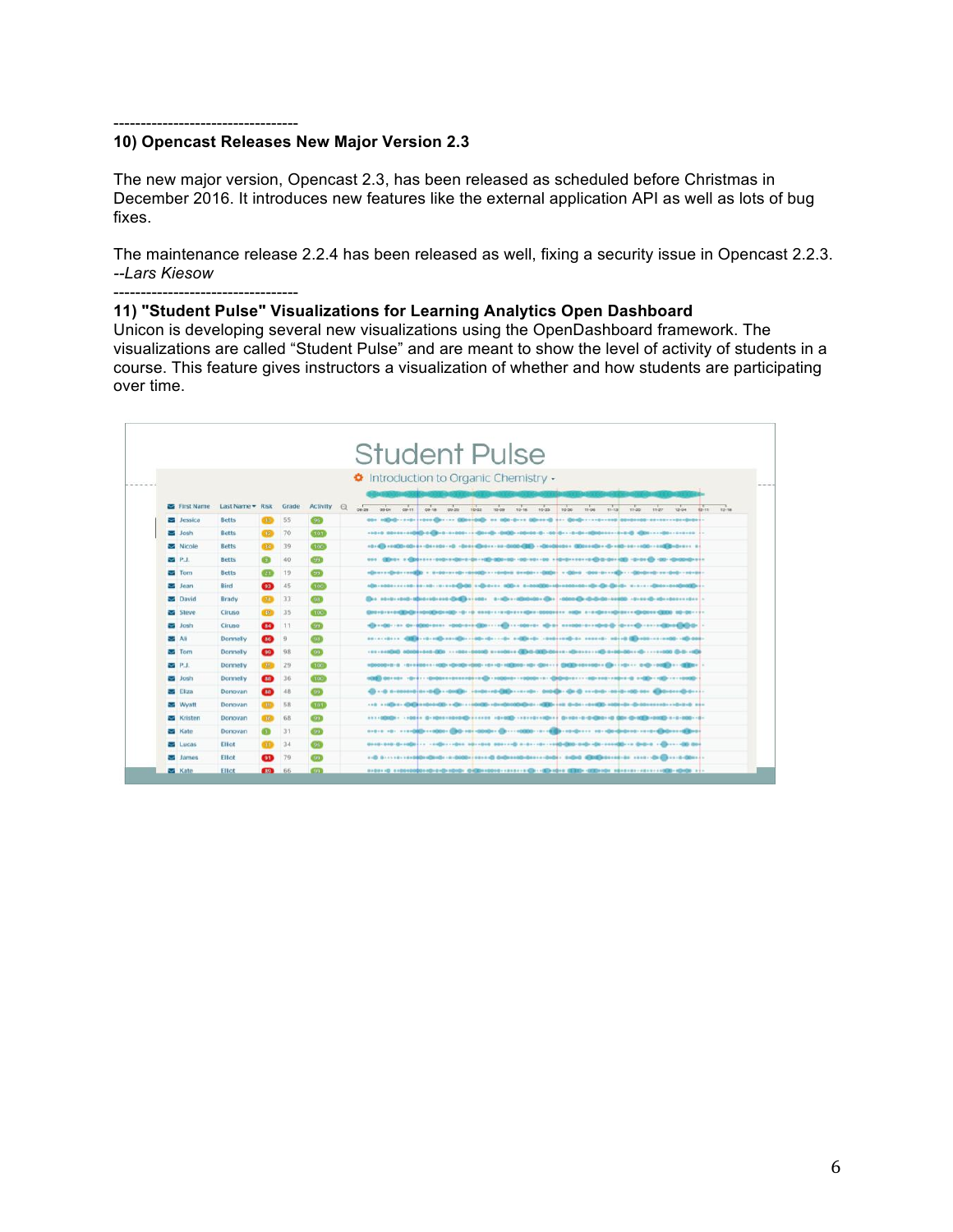

Instructors can view student activity over time, and by what time of day or what day or the week students are accessing the system. They also have the capability to find out whether students have opened the resources and materials that were posted for a given assignment. Instructors can access the Student Pulse from within their LMS course via LTI. The code will be available soon in the Apereo GitHub.

Student Pulse is one of the components of a new service offering from Unicon called LA Quick Start. LA Quick Start provides a way for institutions to quickly get started with learning analytics with minimal up-front investment.

*-- Linda Feng, Software Architect, Unicon*

----------------------------------

## **12) uPortal Accessibility Audit and Remediation**

Unicon embarked on an audit to ensure that uPortal meets the Web Content Accessibility Standards AA level rating (WCAG 2.0 AA). Our accessibility experts spent a week reviewing every major page in uPortal, looking for places where uPortal fell short of the accessibility standard. We identified issues around difficult to use forms, difficult to see text, images without descriptive text, etc. In total, 155 issues were identified.

We spent three weeks going through each issue logged in the audit, resolving the accessibility issue, then requesting feedback from the uPortal community on the changes. Two uPortal community members and three Unicon developers (outside the original auditors) gave additional feedback on the accessibility fixes ensuring they met both accessibility and quality guidelines.

All of the accessibility changes are now a part of Apereo uPortal. Institutions can try the changes today by getting the latest unreleased code from Apereo, or they can wait for Apereo to officially release the changes in uPortal 4.3.2 (tentatively targeted for late February 2017) or uPortal 5.0.0 (tentatively targeted for June 2017). Going forward, Unicon would like to maintain the Web Content Accessibility Standard AA level compliance.

Our target of a Web Content Accessibility Standards AA level rating brings uPortal into compliance with U.S. federal laws (Section 504, Section 508, and ADA), French law (RGAA 2016), and Canadian law (AODA 2020), among others. It also offers improved usability, not only for users with disabilities, but for all students and staff members at an institution.

*--Christian Murphy, UX Developer, Unicon*

----------------------------------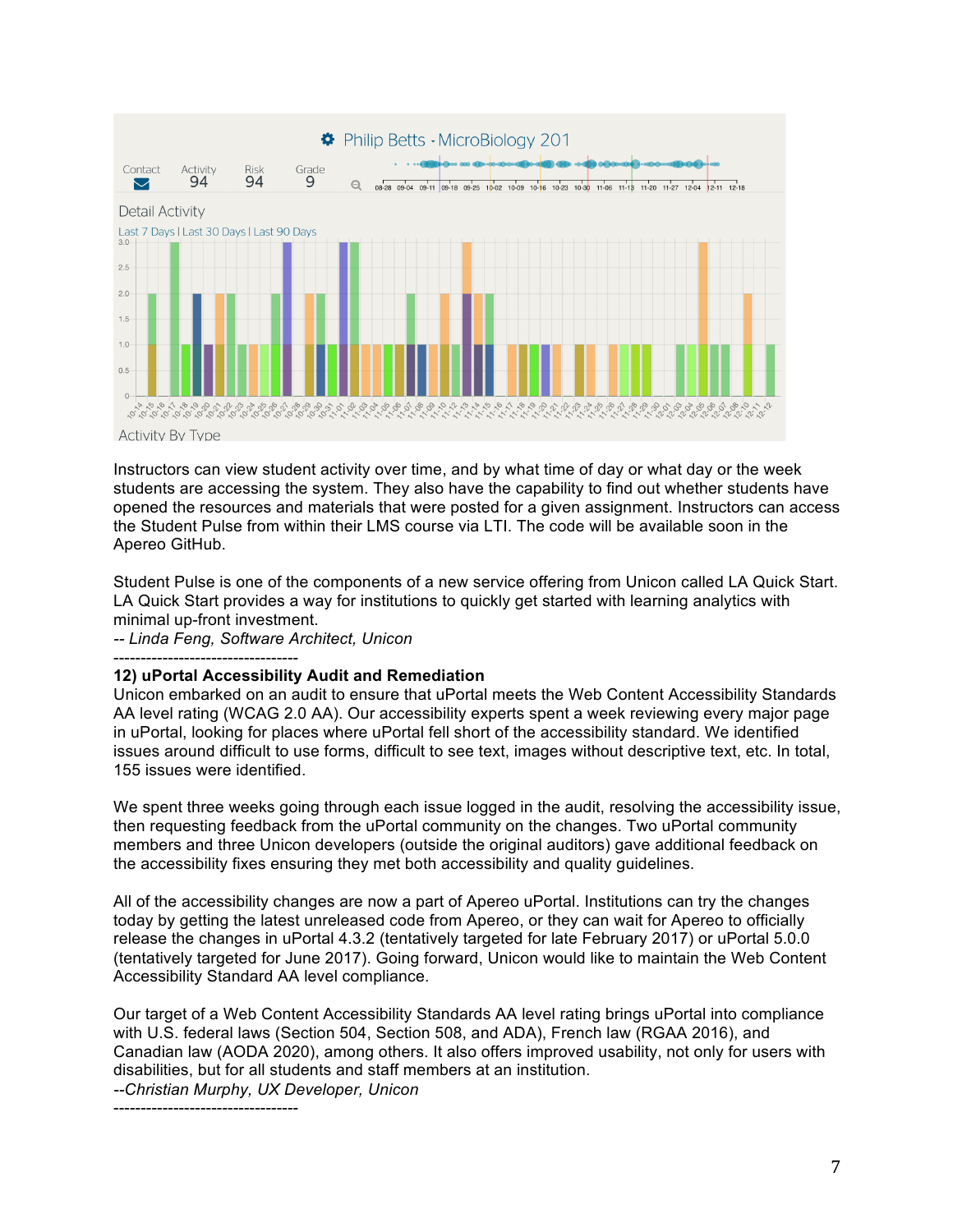# **Case Studies**

## **13) Case Study: MyUW at University of Wisconsin**

MyUW had a great 2016. This post summarizes some highlights.

## **Open source software products**

MyUW developed several free and open source products in the course of delivering MyUW.

# **AngularJS-portal**

MyUW shipped 20 releases of AngularJS-portal in 2016. AngularJS-portal is an alternative front end for uPortal. Progress included:

- fixed accessibility bugs
- proved out multi-tenant support (as implemented in MyUW, this software serves each of the University of Wisconsin campuses)
- proved out unauthenticated experience support (this software delivers the public.my.wisc.edu experience)
- adopted Material Design
- redesigned search and header
- enhanced notifications and announcements
- detected and proactively handled expired sessions
- added more and better widget templates (search with links, RSS)
- eased adoption via overlay
- documented

# **uw-frame**

MyUW shipped 22 releases of uw-frame in 2016, from verion 2.0.1 to 3.0.3. uw-frame is the framework in which we develop angularjs-portal. uw-frame is also the framework in which we and other groups in the University of Wisconsin develop applications for inclusion in the portal. Writing a frame-based app is conceptually an alternative to writing a Java Portlet.

- adopted Material Design
- improved theme support
- handled session timeouts proactively
- cleaned up the way uw-frame is adopted in frame-based apps
- sourced dependencies from CDNs

## **Microservices**

The MyUW team shipped eight releases of a growing slate of supporting microservices in 2016.

- KeyValueStore
- 
- lti-proxy<br>• rest-prox rest-proxy
- rssToJson
- token-crypt

We also participated directly in the development or release engineering of four Apereo WebProxy Portlet releases in 2016.

## **MyUW services**

We develop these and other software products in order to operate them in the MyUW portal.

- MyUW delivered around 10,000,000 user sessions in the course of serving UW-Madison and the entire University of Wisconsin system in 2016.
- MyUW eases discovery of and navigation to other systems. In 2016, users followed a link in MyUW out to something outside MyUW more than 8,000,000 times.
- Besides helping users navigate to other applications, MyUW helps users understand what they need to do and where they might need to navigate. MyUW presented its full notifications experience (not just the indicator that the user has a notification) around 100,000 times in 2016.